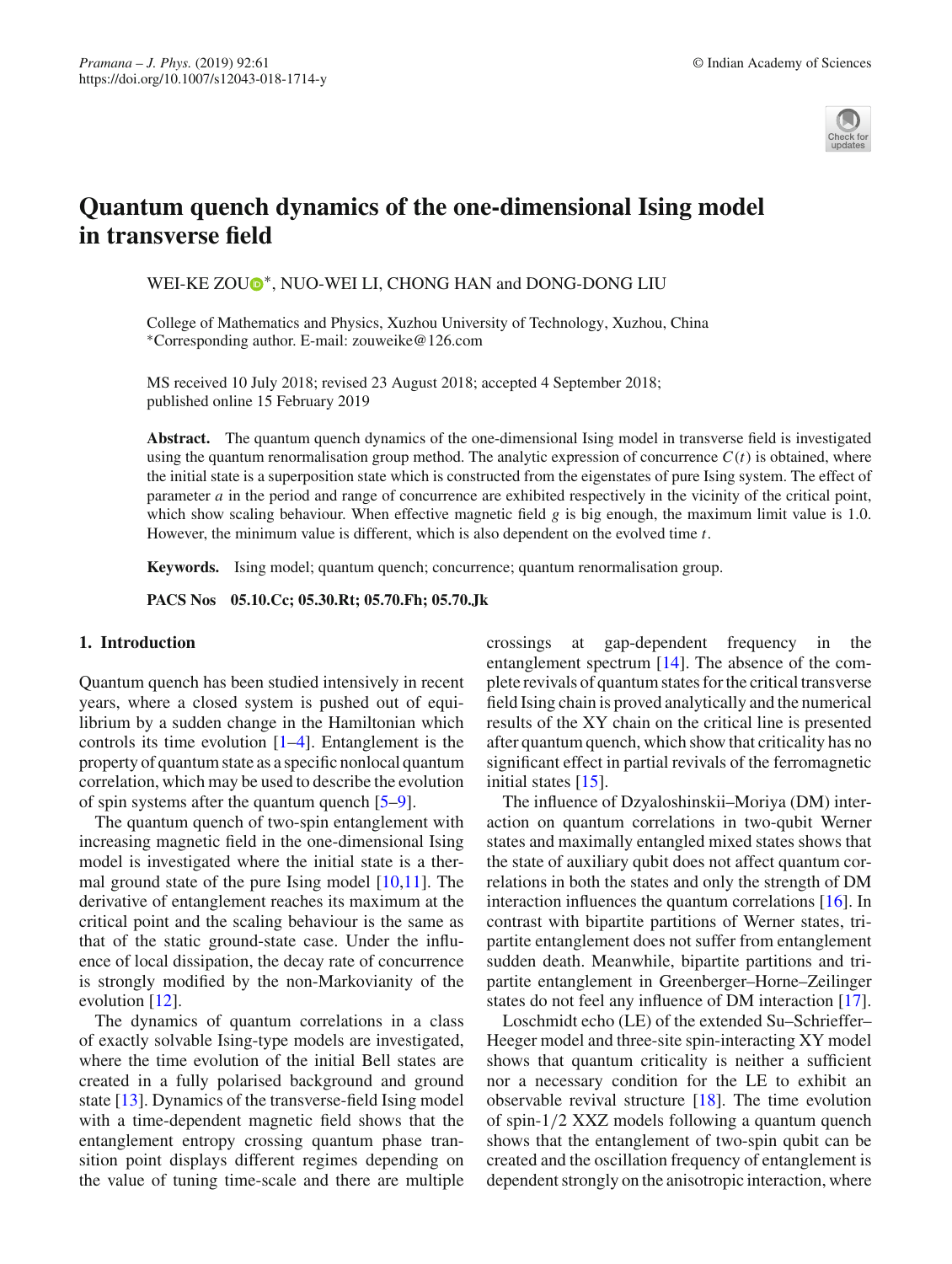the initial states are Neel state and inhomogeneous state [\[19\]](#page-5-11).

Quantum Ising model is important to investigate the dynamical behaviour of quantum spin system, where the initial states are Bell state, thermal equilibrium state, thermal ground state and so on  $[10,11,20-22]$  $[10,11,20-22]$  $[10,11,20-22]$  $[10,11,20-22]$ . The dynamics of the system is strongly dependent on the initial state. In this paper, the quantum quench dynamics of one-dimensional Ising model in transverse field is investigated, where the initial state is a superposition state which is constructed from the eigenstates of the pure Ising model. The organisation of this paper is as follows. In [§2,](#page-1-0) the Hamiltonian and quantum renormalisation group (QRG) functions of one-dimensional Ising model are presented. In [§3,](#page-1-1) the analytic expression of quantum quench dynamics is given using the concurrence. In [§4](#page-2-0) the results of quantum quench dynamics of the Ising spin model are exhibited and discussed. Finally, conclusions are given in [§5.](#page-4-2)

# <span id="page-1-0"></span>**2. The Hamiltonian and QRG functions of Ising chain**

The Hamiltonian of the one-dimensional Ising model in the transverse field is

<span id="page-1-3"></span>
$$
H = -J \sum_{i=1}^{N} (\sigma_i^x \sigma_{i+1}^x + g \sigma_i^z),
$$
 (1)

where  $\sigma_i^{\alpha}$  refers to the  $\alpha(\alpha = x, z)$  component of the Pauli matrix at site  $i$ .  $J > 0$  is the ferromagnetic exchange coupling and *g* is the transverse field. It is known that second-order phase transition occurs when  $g_c = 1$ , where there is order phase for  $g < g_c$  and disorder phase for  $g > g_c$ .

The quantum renormalisation group method is important to study the critical phenomenon and quantum entanglement of spin systems [\[23](#page-5-14)[–28\]](#page-5-15). In order to obtain the QRG functions, the Hamiltonian of this system is divided into  $H^B$  and  $H^{BB}$ , where  $H^B = \sum_l h_l^B$  is the two-site block with  $h_I^B = -J(\sigma_{I,1}^x \sigma_{I,2}^x + g \sigma_{I,1}^z)$  and  $H^{BB} = -J\sum_{I}(\sigma_{I,2}^{x}\sigma_{I+1,1}^{x} + g\sigma_{I,2}^{z})$  is the remaining part (see figure [1\)](#page-1-2). The projection operator *P* is



<span id="page-1-2"></span>**Figure 1.** Decomposition of Ising spin chain into blocks. Each block will be represented by an effective spin after the renormalisation with renormalised interactions.

constructed from the lowest two eigenstates  $|\psi_1\rangle$  and  $|\psi_2\rangle$  of  $h_I^B$ ,  $P = |\psi_1\rangle \langle \psi_1| + |\psi_2\rangle \langle \Uparrow|$ , where  $|\Uparrow\rangle$  and  $|\psi\rangle$ are the eigenstates of the effective spin. The effective Hamiltonian  $H^{\text{eff}} = P_0(H^B + H^{BB}) P_0^{\dagger}$  is similar to the original one (eq.  $(1)$ ). The ORG functions are obtained as

<span id="page-1-6"></span>
$$
J' = J \frac{2q}{1+q^2}, \quad q = g + \sqrt{g^2 + 1}, \quad g' = g^2, \tag{2}
$$

where  $g(g')$  is the original (renormalised) transverse field [\[10](#page-5-2)[,28](#page-5-15)], which can be used to calculate the lowenergy-state dynamics of entanglement in a large spin system [\[6](#page-5-16)[,7](#page-5-17)[,10\]](#page-5-2).

## <span id="page-1-1"></span>**3. The analytic expression of time-dependent concurrence**

The concurrence is an important quantity to measure quantum entanglement of 1/2-spin system [\[11](#page-5-3)[,12](#page-5-4)]. It can be used to describe the dynamic behaviour, which is strongly dependent on the initial state. Compared to the thermal ground state  $[10,11]$  $[10,11]$  $[10,11]$ , the initial state is a superposition state which is constructed from the eigenstates of the pure Ising model.

In order to give the initial state, the two-spin Hamiltonian is considered, which can be written as

<span id="page-1-4"></span>
$$
\bar{H} = -J \begin{pmatrix} 2g & 0 & 0 & 1 \\ 0 & 0 & 1 & 0 \\ 0 & 1 & 0 & 0 \\ 1 & 0 & 0 & -2g \end{pmatrix} . \tag{3}
$$

The lowest two eigenstates  $|\psi_1\rangle$  and  $|\psi_2\rangle$  of the twospin Hamiltonian are used. Initial state can be written as follows:

$$
|\Psi(0)\rangle = \sqrt{a}|\psi_1\rangle + \sqrt{1-a}|\psi_2\rangle, \tag{4}
$$

where the parameter *a* satisfies the relation  $0 \le a \le 1$ . The eigenstates are  $|\psi_1\rangle = | \leftarrow \leftarrow \rangle$  and  $|\psi_2\rangle = | \rightarrow \rightarrow \rangle$ with  $|\leftarrow\rangle = \frac{1}{\sqrt{2}}$  $\frac{1}{2}$ [|↑) + |↓)] and  $|\rightarrow\rangle = \frac{1}{\sqrt{2}}$  $\frac{1}{2}$ [|↑ $\rangle - |\downarrow\rangle$ ]. Meanwhile,  $|\uparrow\rangle$  and  $|\downarrow\rangle$  denote the eigenstates of  $\sigma^z$ . If  $a = 0$  or 1, the initial state is a product state, otherwise, the initial state is an entangled state.

The density matrix of the initial state is

<span id="page-1-5"></span>
$$
\rho(0) = |\Psi(0)\rangle\langle\Psi(0)|
$$
  
=  $a|\psi_1\rangle\langle\psi_1| + \sqrt{a(1-a)}[|\psi_1\rangle\langle\psi_2| + |\psi_2\rangle\langle\psi_1|]$   
+  $(1-a)|\psi_2\rangle\langle\psi_2|$ . (5)

Corresponding to the two-spin Hamiltonian eq. [\(3\)](#page-1-4), the time evolution operator  $U(t) = e^{-i\vec{H}t}$  has the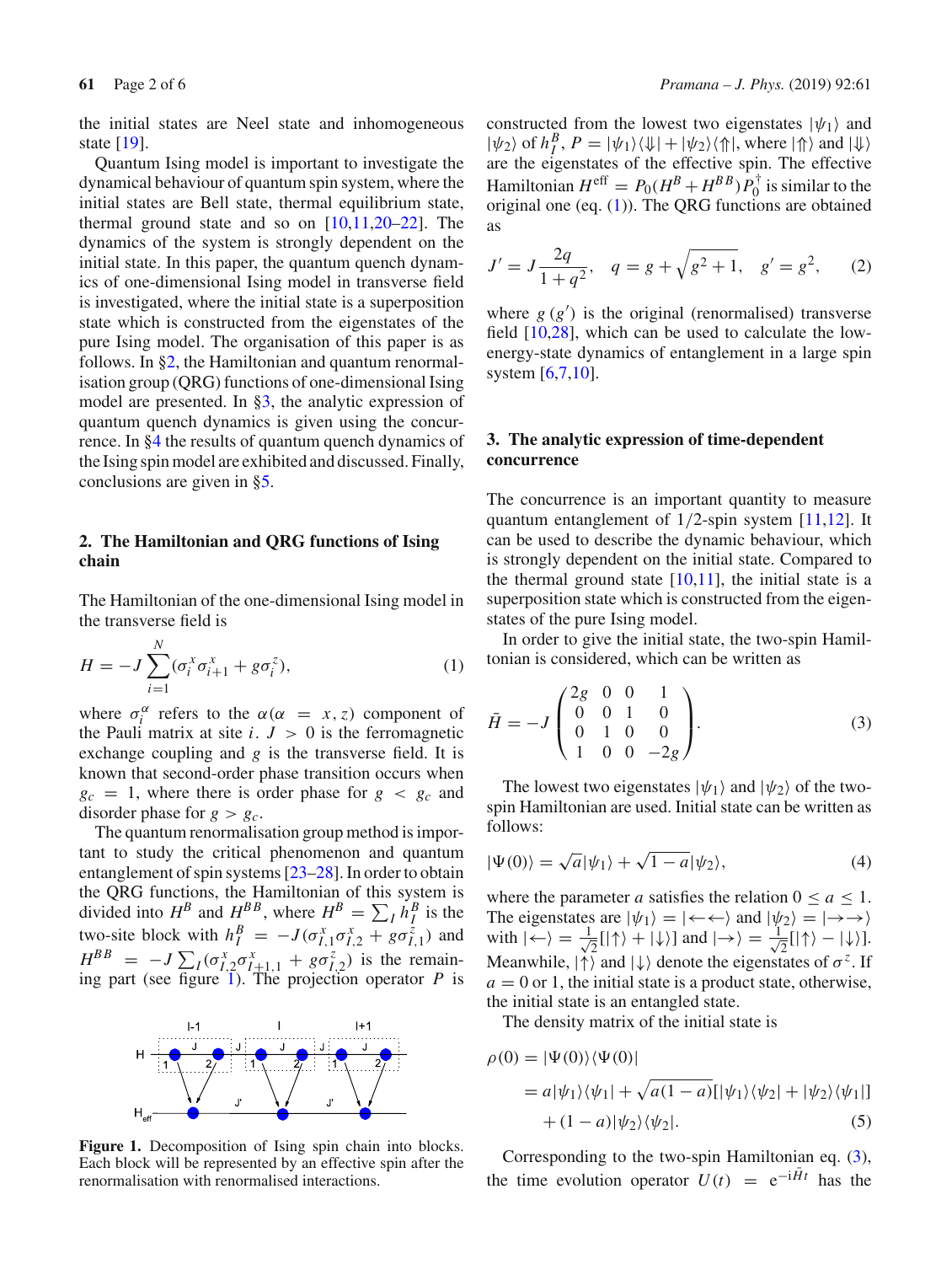following form  $\lambda$  [\[10\]](#page-5-2):

<span id="page-2-1"></span>
$$
U(t) = \begin{pmatrix} U_{11}(t) & 0 & 0 & U_{14}(t) \\ 0 & U_{22}(t) & U_{23}(t) & 0 \\ 0 & U_{32}(t) & U_{33} & 0 \\ U_{41}(t) & 0 & 0 & U_{44}(t) \end{pmatrix}, \quad (6)
$$

where

$$
U_{11}(t) = i \frac{2g}{\sqrt{1+4g}} \sin\left(Jt\sqrt{1+4g^2}\right)
$$
  
+  $\cos\left(Jt\sqrt{1+4g^2}\right)$ ,  

$$
U_{14}(t) = U_{41}(t) = \frac{i}{\sqrt{1+4g^2}} \sin\left(Jt\sqrt{1+4g^2}\right),
$$
  

$$
U_{22}(t) = U_{33}(t) = \cos(Jt),
$$
  

$$
U_{23}(t) = U_{32}(t) = i \sin(Jt),
$$
  

$$
U_{44}(t) = U_{11}^*(t).
$$

From eqs  $(5)$  and  $(6)$ , the density matrix of the timeevolved state is  $\rho(t) = U(t)\rho(0)U^{\dagger}(t)$ , where  $\rho(0)$ is the density matrix of the initial state in eq. [\(5\)](#page-1-5). The concurrence of the time-evolved state  $\rho(t)$  is defined as

$$
C(t) = \max[0, 2\lambda_{\max}(t) - \text{tr}\sqrt{\rho(t)\tilde{\rho}(t)}],\tag{7}
$$

where  $\tilde{\rho}(t) = (\sigma^y \otimes \sigma^y) \rho^*(t) (\sigma^y \otimes \sigma^y)$  and  $\lambda_{\text{max}}$  is the largest eigenvalue of matrix  $\sqrt{\rho(t)\tilde{\rho}(t)}$  [\[5](#page-5-0)[,29](#page-5-18)[,30](#page-5-19)].

The analytic expression of the concurrence  $C(t)$  is

<span id="page-2-2"></span>
$$
C(t) = \left\{ 4a(1-a) + (1-2a)^2 \sin^2(Jt) - \left(1 + 2\sqrt{a(1-a)}\right)^2 \frac{4g^2}{(1+4g^2)^2} \right\}
$$

$$
\times \sin^4\left(\sqrt{1+4g^2}Jt\right)
$$

$$
-\frac{1}{2}(1-2a)^2 \frac{\sin(2Jt)\sin(2\sqrt{1+4g^2}Jt)}{\sqrt{1+4g^2}} + (1-2a)^2 \frac{\cos(2Jt)\sin^2(\sqrt{1+4g^2}Jt)}{1+4g^2} \right\}^{1/2},
$$
(8)

where  $a = 0, 1$ , the initial state is a product state  $C(0) =$ 0. For  $a = 0.5$ ,

$$
C(t) = \sqrt{1 - \left(\frac{4g}{1 + 4g^2}\right)^2 \sin^4\left(\sqrt{1 + 4g^2} Jt\right)},
$$

which corresponds to the maximum of entangled state, where the period is only dependent on  $\sqrt{1 + 4g^2} J$ . Except for some constants, this result is similar to the case in which the initial state is the thermal ground state [\[10](#page-5-2)]. If we change *a* to  $(1 - a)$ , eq. [\(8\)](#page-2-2) does not change. This means that the concurrence  $C(t)$  is symmetric about  $a = 0.5$ , and so in the following we only concentrate on  $0 \le a \le 0.5$ . The concurrence  $C(t)$ of the initial state is only dependent on parameter *a* in coefficient of superposition state, which can be written  $\csc$   $\csc$   $\csc$   $\csc$   $\csc$   $\csc$   $\csc$   $\csc$   $\csc$   $\csc$   $\csc$   $\csc$   $\csc$   $\csc$   $\csc$   $\csc$   $\csc$   $\csc$   $\csc$   $\csc$   $\csc$   $\csc$   $\csc$   $\csc$   $\csc$   $\csc$   $\csc$   $\csc$   $\csc$   $\csc$   $\csc$   $\csc$   $\csc$   $\csc$   $\csc$   $\csc$   $\csc$ 

#### <span id="page-2-0"></span>**4. The results of quantum quench dynamics**

Quantum quench is the sudden changes of external parameters in the Hamiltonian. Thus, the system will be evolved under the new Hamiltonian of the closed system, which may induce a change of quantum entanglement between two spins  $[2,3]$  $[2,3]$  $[2,3]$ . A large system  $N =$  $2^{n+1}$  can be effectively described by two sites with renormalised coupling in the *n*th QRG step. From eq. [\(8\)](#page-2-2), the concurrence of a large system can be obtained using the QRG functions (eq.  $(2)$ ), where the coupling constant is seem as the effective coupling constant of the block spin  $[10]$  $[10]$ .

In figure [2a](#page-2-3), the concurrence  $C(t)$  vs. *a* of the twospin block is exhibited at time  $t = 0$ . As *a* increases from 0 to 1.0, the concurrence  $C(t)$  increases from 0 to 1 then decreases to 0, which is symmetric about  $a = 0.5$ . This can be derived from that if we change *a* to  $(1 - a)$ , the concurrence  $C(0) = 2\sqrt{a(1 - a)}$  is not changed. The results also exhibit that for  $a = 0, 1$ ,



<span id="page-2-3"></span>**Figure 2.** (a) The concurrence  $C(t)$  vs. parameter *a* of two-spin block at time  $t = 0$  and (**b**)  $C(t)$  vs. *t* with  $g = 0.9$ for different values of parameter *a*.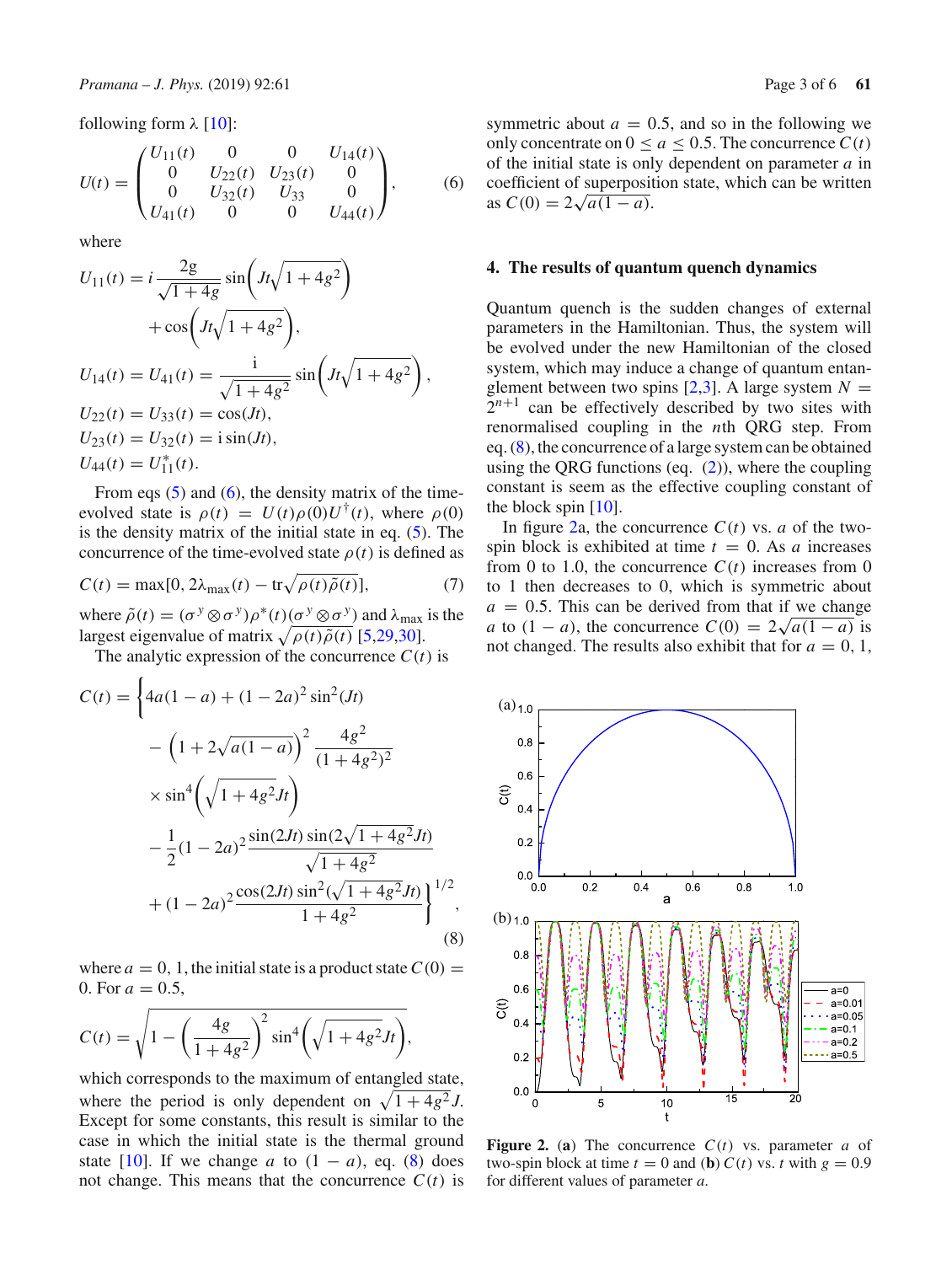

<span id="page-3-0"></span>**Figure 3.** The concurrence  $C(t)$  vs. *t* with parameters  $a = 0, 0.2, 0.5$  and  $g = 0.9$  on the spin chain in (**a**), (**b**) and (**c**), where *n* is the number of QRG steps.

when the concurrence  $C(0) = 0$ , the initial state is a product state and for  $a = 0.5$  when the concurrence  $C(0) = 1.0$ , the initial state is a maximum entangled state. In figure [2b](#page-2-3),  $C(t)$  vs. *t* with  $g = 0.9$  is exhibited for different parameters  $a = 0, 0.01, 0.05, 0.1, 0.2$ and 0.5 of two-spin block. The results show that the concurrence  $C(t)$  is of quasiperiodic pattern, where the quasiperiod is  $T = 2\pi/\sqrt{1+4g^2} \approx 3.065$ . As parameter *a* increases from  $a = 0$  to 0.5, the concurrence *C*(0) of the initial state increases from 0 to 1. The concurrence  $C(t)$  first decreases to a dip, then increase to a peak where the concurrence  $C(t) = 1.0$  at  $t \approx 1.55$ . However, the height of the second peak is different for different values of parameter *a*. The position of the first dip is not only dependent on *g* but also dependent on the parameter *a*, and particularly for  $a = 0$ , there is no first dip [\[18\]](#page-5-10).

The evolutions of concurrence  $C(t)$  vs. *t* of the Ising spin chain under QRG transformation are plotted respectively in figures  $3a-3c$  with  $a = 0, 0.2, 0.5$  and  $g = 0.9$ , where  $n$  is the number of QRG step. The size of the spin system is  $N = 2^{(n+1)}$ . When  $t = 0$  as *a* increases from  $a = 0$  to 0.5, the initial concurrence  $C(t)$  increases from 0 to 1. For different steps of QRG (*n*), the evolution of concurrence  $C(t)$  with  $a = 0$  is oscillating and the concurrence  $C(t)$  increases from 0 to 1 in figure [3a](#page-3-0). In figure [3b](#page-3-0), the concurrence  $C(t)$  with  $a = 0.2$  is



<span id="page-3-1"></span>**Figure 4.**  $T_{\text{min}}$  and  $dT_{\text{min}}/dg$  vs. *g* with parameter  $a = 0.5$ on the spin chain in (**a**) and (**b**), where *n* is the number of QRG step. The finite scaling behavior is exhibited in (**c**).

exhibited. For different QRG steps *n*, the concurrence  $C(0) = 0.8$ . The concurrence  $C(t)$  is oscillating, where the range of concurrence  $C(t)$  is smaller than the case of  $a = 0$  in figure [3a](#page-3-0). For different QRG steps *n*, the concurrence  $C(t)$  with  $a = 0.5$  exhibits a periodic pattern in figure [3c](#page-3-0), where the range and period of concurrence  $C(t)$  increase as the QRG step *n* increases.

From the analytic expression of concurrence  $C(t)$ (eq.  $(8)$ ) with  $a = 0.5$ , the time corresponding to the first minimum of concurrence  $C(t)$  can be obtained ( $T_{min}$  =  $\pi/(2\sqrt{1+4g^2})$  in figure [3c](#page-3-0).  $T_{\text{min}}$  and  $dT_{\text{min}}/dg$  vs. *g* of the Ising spin chain under QRG transformation are plotted in figures [4a](#page-3-1) and [4b](#page-3-1). As the number of QRG step *n* increases,  $T_{\text{min}}$  decreases sharply from  $T_{\text{min}} = 1.6$  to 0 and  $dT_{\text{min}}/dg$  is divergent near the critical point at the thermodynamic limit. In figure [4c](#page-3-1), the maximum of  $|dT_{min}/dg|$  vs.  $ln(N)$  is presented, where  $N = 2^{n+1}$  is the total number of spin. The finite scaling behaviour is well exhibited,  $|d\hat{T}_{min}/dg|_{max} \sim N^{\theta}$ , where the entanglement exponent  $\theta = 0.9718$ . The entanglement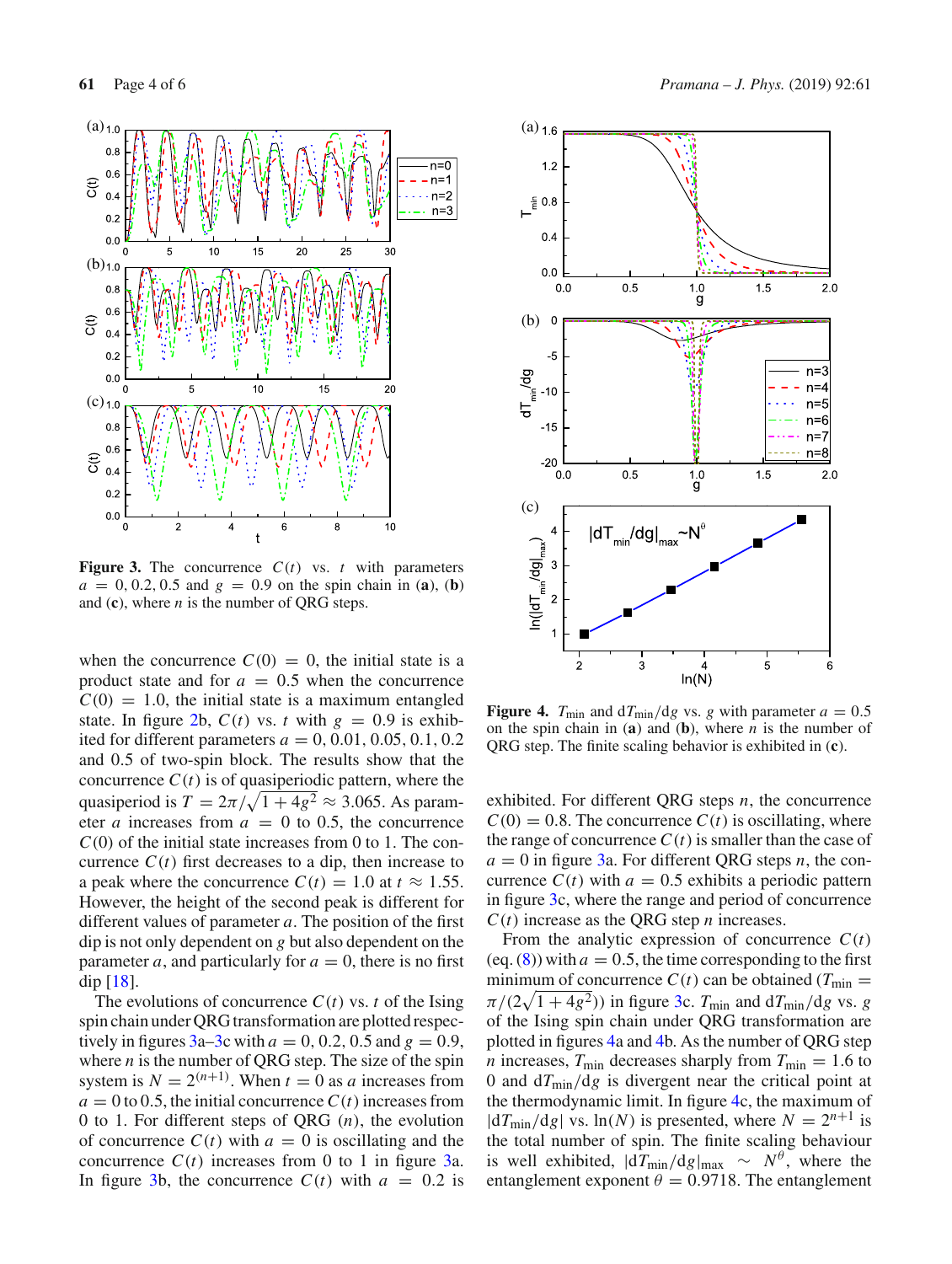

<span id="page-4-5"></span>**Figure 5.** The concurrence  $C(t)$  vs. *g* with time  $t = 5.0$  on the spin chain in (**a**), (**b**) and (**c**) for  $a = 0, 0.2$  and 0.5, where *n* is the number of QRG step.

exponent  $\theta$  is related to the correlation length exponent  $\nu$  by  $\theta = 1/\nu$  [\[10](#page-5-2)[,28\]](#page-5-15).

If *g* is big enough, the concurrence  $C(t)$  is only dependent on parameters *a* and *t*,

$$
\lim_{g \to \infty} C(t) = \sqrt{1 - (1 - 2a)^2 \cos^2(Jt)}.
$$
\n(9)

The limit value of concurrence  $C(t)$  changes from the initial concurrence  $2\sqrt{a(1-a)}$  to 1. This means that the limit value is bigger than the initial value, except  $a =$ 0.5, those two values are equal, where the initial state is the maximum entangled state. Although the concurrence of the initial state is different, the concurrence can be reached to the maximum of concurrence  $C(t) = 1.0$ when  $cos(Jt) = 0$ . This result is different from that the limit value of concurrence is zero, where the initial state is the thermal ground state  $[10,11]$  $[10,11]$ . The concurrence  $C(t)$  vs. *g* with time  $t = 5.0$  on the spin chain are exhibited for  $a = 0, 0.2$  and 0.5 in figures  $5a-5c$ . The first dip of concurrence is very deep and the second dip is small. They approach the critical point  $g_c = 1.0$  as the number of QRG step *n* increases. Then, the concurrence oscillates and approaches the limit value of concurrence. The value of concurrence  $C(5) = 0.959, 0.985$  and 1.0, corresponding to  $a = 0, 0.2$  and 0.5 in figures  $5a-5c$ .

#### <span id="page-4-2"></span>**5. Conclusions**

In this paper, the quantum quench dynamics of the one-dimensional Ising model in transverse field is investigated using the QRG method, where the initial state is a superposition state which is constructed from the lowest two eigenstates of the pure Ising model. From this initial state  $|\Psi(0)\rangle = \sqrt{a}|\psi_1\rangle + \sqrt{1-a}|\psi_2\rangle$ , the analytic expression of the concurrence  $C(t)$  is presented, which is symmetric about  $a = 0.5$ . The concurrence  $C(t)$ of the two-spin block exhibits a quasiperiodic pattern. As *a* increases from 0 to 0.5, the range of concurrence decreases except for  $a = 0.5$ , but the period  $T \approx 3.065$ does not change. As the step of QRG *n* increases, the period and range of concurrence increase except for  $a = 0$ , and the time  $T_{\text{min}}$  sharply decreases at the critical point  $g = 1.0$ , which is corresponding to the first dip of concurrence with  $a = 0.5$ . Through the maximum of derivative  $|dT_{min}/dg|$  vs.  $ln(N)$ , the scaling behaviour of concurrence is well exhibited. The entanglement exponent is  $\theta = 0.9718$ . When the effective magnetic field *g* is big enough, the limit value of the concurrence is between  $2\sqrt{a(1-a)}$  and 1. The maximum value of concurrence is  $C(t) = 1.0$ . However, the minimum value of  $C(t)$  is different, which is also dependent on the evolved time *t*.

#### **Acknowledgements**

This work is supported by the Natural Science Foundation of the Jiangsu Higher Education Institutions of China (Grant No. 16KJB140016). The first author would like to thank Xiang-Mu Kong, Bao-Ming Xu, Yu-Liang Xu, Rong-Tao Zhang and Zhong-Qiang Liu for fruitful discussions and useful comments.

### **References**

- <span id="page-4-0"></span>[1] A Dutta *et al*, *Quantum phase transitions in transverse field spin models: From statistical physics to quantum information* (Cambridge University Press, 2015)
- <span id="page-4-3"></span>[2] A Polkovnikov, K Sengupta, A Silva *et al*, *Rev. Mod. Phys.* **83**, 863 (2011)
- <span id="page-4-4"></span>[3] K R Hazzard, M Worm, F F Michael *et al*, *Phys. Rev. A* **90**, 063622 (2014)
- <span id="page-4-1"></span>[4] S Abdel-Khalek and S H A Halawani, *Pramana – J. Phys.* **85**, 1089 (2015)